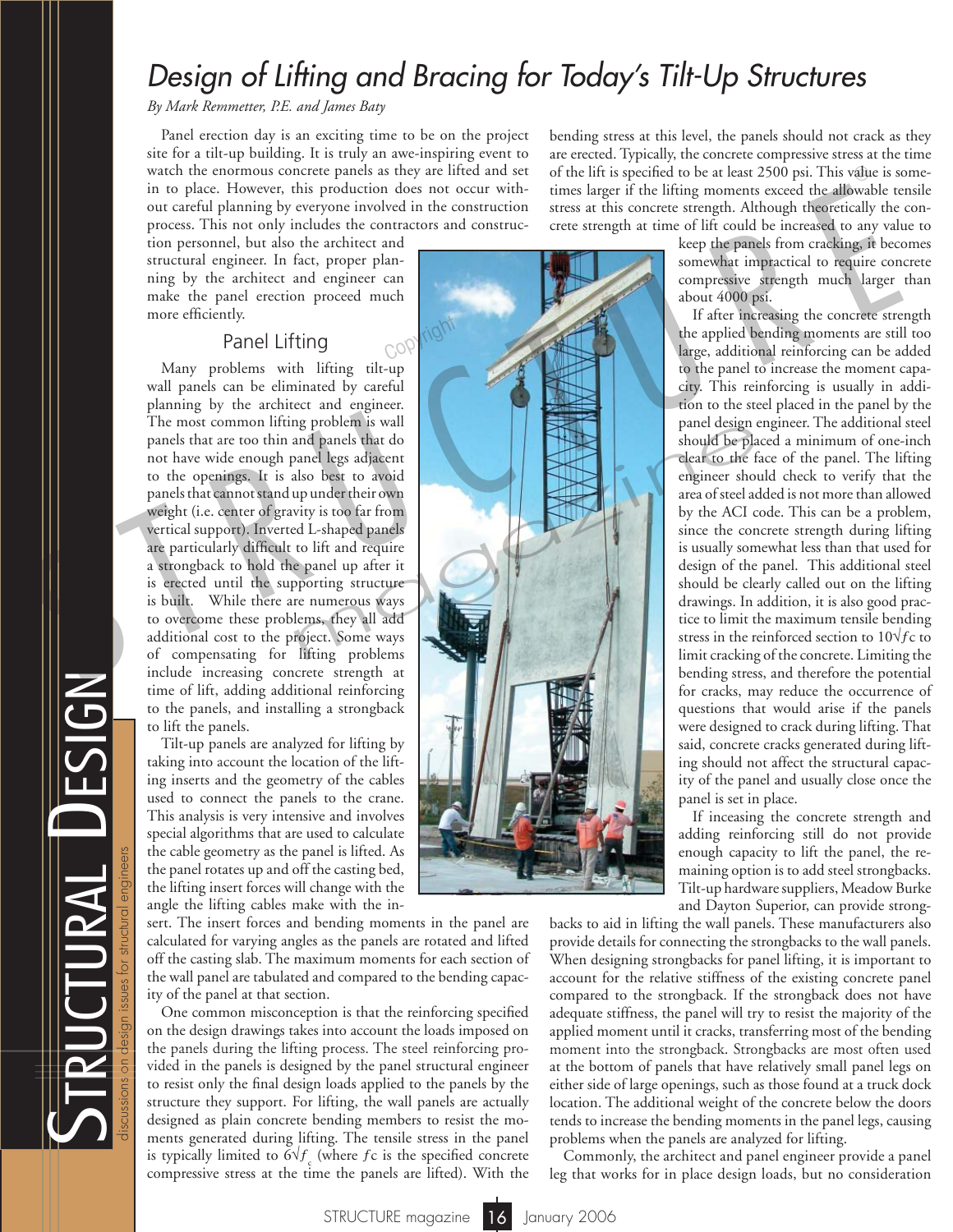

or strongbacks in order to lift the panel. If the architect and engineer consult with a lifting engineer when determining panel thickness, the extra cost for reinforcing and strongbacks might be eliminated. Obviously, it is important to perform an economic evaluation to determine if increasing the panel thickness is a better choice than providing strongbacks. For example, making an extremely tall panel thicker may cost more than the strongback, so it might be better to use a thinner panel with strongbacks. The tilt-up hardware supplier can provide cost estimates that will allow the panel engineer to make an educated economic decision on the correct panel thickness.

Proper lift engineering will take into account more than just the stresses in the wall panels. The panel base reaction as the panel comes off the slab should be at least 10 percent of the panel weight, which helps keep the panel from sliding across the slab leaving gouges in the slab-on-grade and enables the crane operator to control the lifting operation better. Panels with strongbacks can have problems when the center of gravity is shifted due to the weight of strongbacks, so it is important to include this weight when locating the lifting inserts. Unusually thick panels or panels with tapered thickness can be difficult to set in place unless the lifting inserts are located relatively high in the panel. This is because once the panel is lifted free of the casting slab, the center of gravity of the panel will lie directly below the crane hook. The eccentricity between the back face of the panel and the center of gravity will tend to rotate the panel away from vertical unless the lifters are located near the top of the panel.

The lifting insert information is provided to the field personnel in the form of a book or plan sheets that detail each panel by showing the panel geometry as well as the location of the inserts. Other information provided on these sheets includes the panel weight and center of gravity. This information is useful to the panel erection contractor for locating the panels on the casting slab and the crane operator who must know the weight in order to position the crane correctly for the pick. The project's engineer-of-record will typically require the lifting calculations and insert location drawings be signed and sealed by the lifting engineer.

### Lifting Inserts

Tilt-up panels are lifted with two to sixteen lifting inserts depending on panel size, weight and layout. Both Meadow Burke and Dayton Superior supply the tilt-up industry with lifting inserts and associated hardware used to lift the tilt-up panels. Lifting inserts from one manufacturer cannot be used with lifting accessories from another. Both companies can supply inserts with capacities up to 22,000 pounds. The inserts are designed to resist both tension and shear loads as the panels are lifted from the casting slab. The concrete must have compressive strength of at least 2500 psi in order to achieve the listed capacities. The available lifting inserts must be installed in the panel in the correct orientation (inserts have an arrow on them that must point to top or bottom of panel) and in the proper position. Depending on the number of inserts, panel width and panel height, the inserts are connected to the crane with any of several cable configurations. The lifting engineer should provide the correct cable configuration and required cable length on the lifting documents. If the cable length does not meet the requirements specified by the lifting engineer, failure of the panel, inserts or both may occur. Lifting cables that are too short will increase the insert forces and can radically change the design moments in the panel during erection.

### Bracing Tilt-Up Panels

After a panel has been set but before the crane releases it, temporary erection braces must be installed to hold the panel plumb and in position, and provide resistance from wind. The minimum requirement is two braces per panel, but with the larger panels common today, additional bracing may be required. Three or four braces per panel may be needed to resist the construction period wind loads. Braces are usually made of thin wall steel pipe with approximately 18-inches of screw adjustment at the lower end. The upper end connects to an embedded wall brace insert by means of a bolt. The lower end usually attaches to the concrete slab most often by a post-installed bolt. The design of panel bracing is governed by the recently released *Guideline for Temporary Wind Bracing of Tilt-Up Concrete Panels during Construction (TCA Guideline 1-05)*, published by the Tilt-Up Concrete Association (TCA). S T R U C T U R E® momic evaluation to determine<br>
a better choice than providing and provide resistance from wind. The m<br>
extremely tall panel thicker may braces per panel, but with the larger panel<br>
might be better to use a thinner bracing

TCA's guideline is based on OSHA requirements and incorporates the provisions of SEI/ASCE 37-02, *Design Loads on Structures during Construction*. The calculated wind loads used to size the panel braces is based on the ASCE 7-95 standard using a basic wind speed of 90 mph. Per SEI/ASCE 37-02, for construction periods up to one year, an adjustment factor of 0.8 is applied the basic 90 mph wind speed. This adjustment results in a 72 mph construction period design wind speed, which is the wind speed recommended for design of the temporary bracing system. Note, however, that panel bracing for tilt-up

buildings in hurricane prone areas requires special attention.

The tilt-up hardware supplier using their brace capacities and the specified construction wind load usually chooses the type of brace and designs the brace spacing. A safety factor of 1.5 is typical. In some cases, long braces may need to be supported in two directions to prevent them from buckling since a round pipe can buckle about any axis at mid-length. If you want to avoid lateral and knee-bracing, larger capacity braces may be used. Another important factor is to use hardware that matches the braces selected for the project. Improper matching may lead to fatigue or movement in the panels during this critical stage. The braces and associated hardware are typically rented.

The quantity of braces required for a tiltup panel is dependent on the capacity of the brace. The location of the brace inserts on a panel is based on the brace length selected

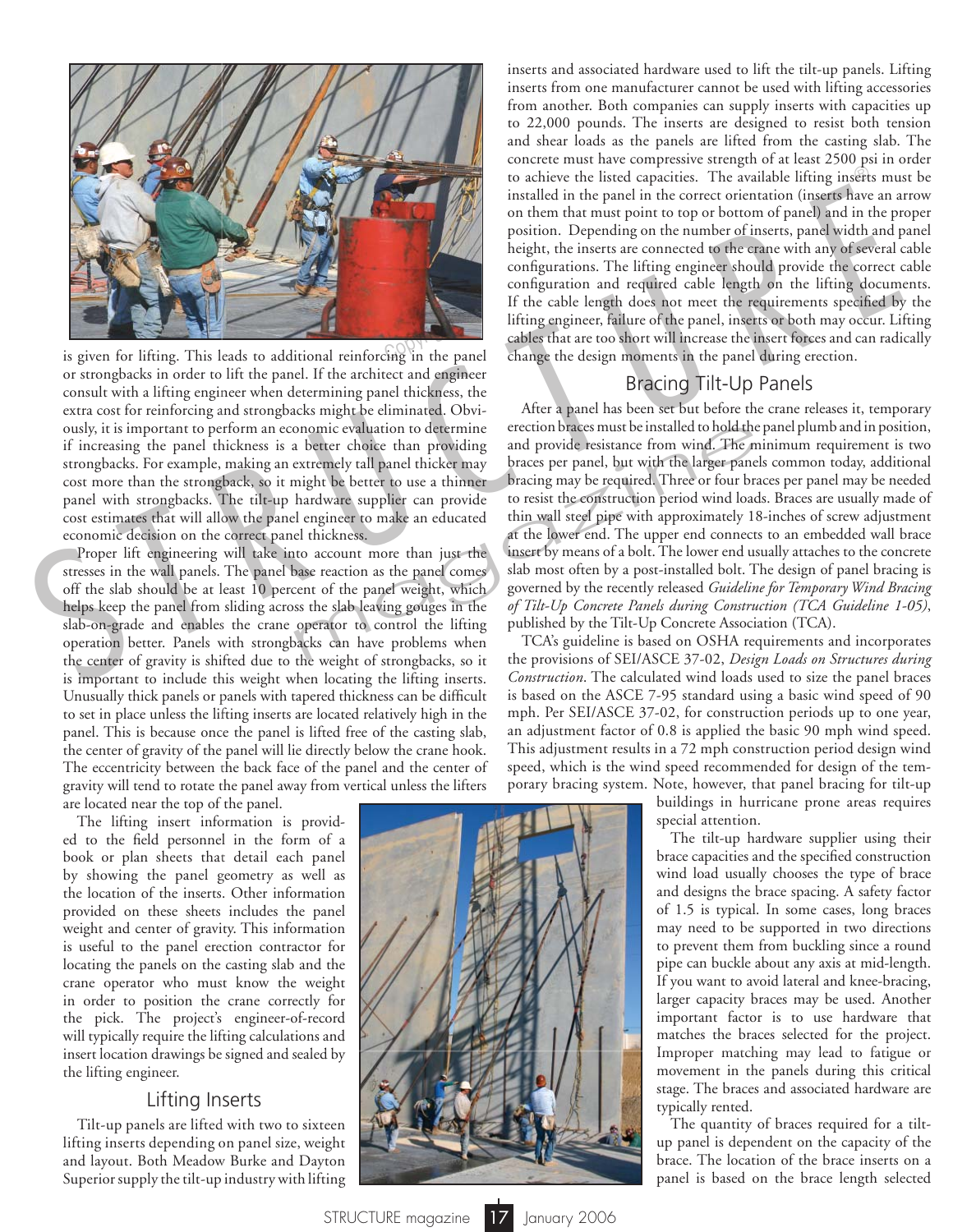# It's what's on the inside that counts.

## Idea:

 Improve the way structural engineers work by combining all the information for analysis and documentation into a single coordinated building model.

Realized: **By Unitainal Reality Common Reality Common Reality Common Reality Common By United Structure** higher-quality, more accurate designs, from the inside out. Using one building information model allows engineers and drafters to coordinate like never before by integrating a physical model for coordination and documentation with analytical models linked to industry-leading analysis tools. Work faster, smarter and better by entering the information just once and using it for all structural design, analysis and documentation. From optimizing structural designs to optimizing profits, Autodesk Revit Structure can help you realize your ideas to compete and win. See how at autodesk.com/revitstructure



arks of Autodesk, Inc., in the USA and/or other countries. © 2005 **Autodesk, Inc. All rights reserved** 







Autodesk